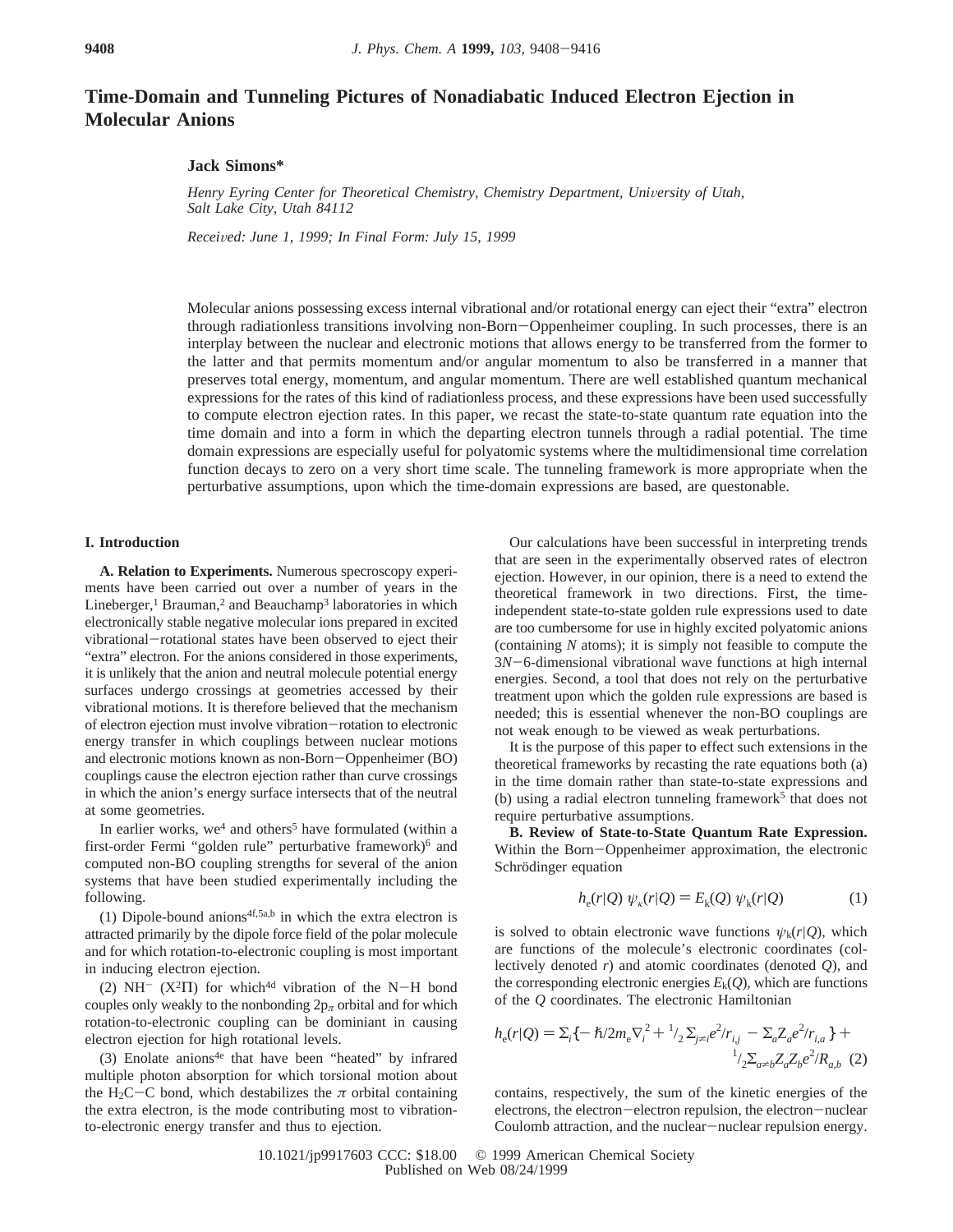The rate  $R$  (sec<sup>-1</sup>) of transition from a Born-Oppenheimer initial state  $\Psi_i = \psi_i \chi_i$  ( $\psi_i$  is the anion electronic function and  $\gamma_i$  is the anion vibration/rotation function) to a final state  $\Psi_f$  =  $\psi_f \chi_f$  ( $\psi_f$  and  $\chi_f$  are the neutral plus ejected electron electronic and vibration/rotation functions) is given, via first-order perturbation theory, $4,6$  as

$$
R = (2\pi/\hbar) \int |\langle \chi_i | \langle \psi_i | P | \psi_f \rangle (P/\mu) \chi_f \rangle|^2 \delta(\epsilon_f + E - \epsilon_i)
$$
  
  $\rho(E) dE$  (3)

Here,  $\epsilon_{i,f}$  are the vibration-rotation energies of the initial (anion) and final (neutral) vibration-rotation states  $(\chi_i$  and  $\chi_f$ , respectively), and *E* is the kinetic energy carried away by the ejected electron (e.g., the initial state corresponds to an anion and the final state to a neutral molecule plus an ejected electron). The density  $\rho$  of translational energy states of the ejected electron is related to the kinetic energy by  $\rho(E) = 4\pi m_e L^3 (2meE)^{1/2}/$ *h*. Here and elsewhere, we use the short-hand notation  $PψPχ/μ$ to symbolize the action of the multidimensional derivative operators arising in the non-BO couplings:

$$
(P\psi_f)(P/\mu\chi_f) = \Sigma_a(-i\hbar\partial\psi_f/\partial R_a)(-i\hbar\partial\chi_f/\partial R_a)/m_a \quad (4)
$$

where  $R_a$  runs over the Cartesian coordinates  $(X_a, Y_a, Z_a)$  of the *a*th atom whose mass is *ma*.

It should be noted that the energy conserving  $\delta(\epsilon_f + E \epsilon_i$ ) appearing in eq 3 does *not* imply a crossing between the anion and neutral energy surfaces  $E_i(Q)$  and  $E_f(Q)$ , respectively. For all of the anions discussed in this paper, the anion's electronic energy  $E_i(Q)$  lies below the neutral's electronic energy  $E_f(Q)$  for all geometries  $Q$  accessed by vibrational/rotational motion of the anion. However, because the anion has "excess" vibrational and/or rotational energy, its *total* energy  $\epsilon_i$  exceeds the total energy  $\epsilon_f$  of the (vibrationally/rotationally) colder neutral. As a result, the *total* energy conservation condition  $\delta(\epsilon_f)$  $+ E - \epsilon_i$ ) can be fulfilled when the ejected electron carries away the excess energy *E* as its asymptotic kinetic energy.

**C. The Electronic Non-BO Matrix Elements.** The integrals over the anion and neutral plus free electron electronic states

$$
m_{i,f} = \langle \psi_f | P | \psi_i \rangle \tag{5}
$$

are known to be large in magnitude only under the following special circumstances.

(1) The orbital of the anion from which an electron is ejected to form the state  $\psi_f$  of the neutral (usually the anion's highest occupied molecular orbital (HOMO)) must *be strongly modulated* or affected by movement of the molecule in one or more directions (*Q*). That is,  $\partial \psi_i / \partial Q$ , which appears in  $P \psi_i$ , must be significant or the above integral will be small.

(2) The state-to-state energy gap,  $\epsilon_i - \epsilon_f$ , which is equal to the kinetic energy *E* of the ejected electron, must not be too large; otherwise, the spatial oscillations in the ejected electron's wave function  $\psi_f$  will be so rapid as to render overlap with *∂ψ*i/*∂Q* negligible, again making the above integral small.

Moreover, symmetry can cause  $m_{i,f} = \langle \psi_f | P | \psi_i \rangle$  to vanish if the direct product of the symmetry of  $\psi_i$  and of  $\partial/\partial Q$  do not match that of  $\psi_f$ . Viewed another way, the direct product of the HOMO's symmetry and the symmetry of the vibration or rotation coordinate (*Q*) from which energy is transferred determines the symmetry of the ejected electron's continuum orbital which, in turn, determines the angular distribution of the ejected electron.

The derivatives (i.e., the dynamic responses) of the anion's orbitals to nuclear motions *∂ψ*i/*∂Q* arise from two sources.



**Figure 1.** Orbital response of NH<sup>-</sup>'s  $2p_\pi$  orbital to (a) vibrtation of the N-H bond (left) and (b) rotation of the N-H bond (right).

(1) An orbital's LCAO-MO coefficients depend on the positions of the atoms (or, equivalently, on the anion's bond lengths and internal angles). For example, the *π*\* orbital of an olefin anion that contains the "extra" electron is affected by stretching or twisting the  $C-C$  bond involving this orbital because the LCAO-MO coefficients depend on the bond length and twist angle. As the bond stretches or twists, the  $\pi^*$  orbital's LCAO-MO coefficients vary, as a result of which the orbital's energy, radial extent, and other properties also vary.

(2) The atomic orbitals (AOs, which are denoted  $\chi_u$ ) themselves dynamically respond to the motions of the atomic centers. These dynamical responses occur in *∂ψ*/*∂Q* as *∂øµ*/*∂Q*, which can be evaluated using the same analytical derivative methods that have made computation of potential energy gradients and Hessians powerful tools in quantum chemistry. For example, vibration of the  $X^2\Pi$  NH<sup>-</sup> anion's N-H bond induces  $d_{\pi}$  character into the  $2p_{\pi}$  orbital containing the extra electron as shown in Figure 1, because the radial derivative of a p*<sup>x</sup>* orbital, *∂*p*z*/*∂R*, produces a function of d*xz* symmetry. Alternatively, rotation of this anion's N-H bond axis causes the 2p*<sup>π</sup>* HOMO to acquire some 2p*<sup>σ</sup>* character because *∂*p*x*/*∂θ* contains terms of  $p_z$  character (see Figure 1 for a pictorial explanation).

Further insight into how the LCAO-MO coefficients vary with geometry can be achieved by way of the Hellmann-Feynman theorem in the form

$$
\langle \psi_{\rm f} | -i\hbar \partial h_{\rm e} / \partial Q | \psi_{\rm i} \rangle / (E_{\rm i} - E_{\rm f} - E) = \langle \psi_{\rm f} | -i\hbar \partial / \partial Q | \psi_{\rm i} \rangle =
$$
  

$$
\langle \psi_{\rm f} | P | \psi_{\rm i} \rangle = m_{\rm i, f} \tag{6}
$$

One sees that the electronic non-BO matrix elements will be enhanced at geometries where the anion and neutral potential surfaces approach closely. Note that this requirement (of small  $E_i - E_f$ ) meaning that the energy surfaces are close says nothing about the anion-to-neutral state-to-state energy gap  $\epsilon_i - \epsilon_f$ , which determines the kinetic energy *E* carried away by the electron. Enhancement is also effected when the initial and final states have a strong matrix element of the "force operator" *∂h*e/ *∂Q*. The latter is effectively a *one-electron* operator involving derivatives of the electron-nuclear Coulomb attraction potential  $\Sigma$ *i* Σ*a* Z*ae*<sup>2</sup>/r<sub>*i,a*</sub>, so the matrix element  $\langle \psi_f | \partial h_e / \partial Q | \psi_i \rangle$  can be visualized as  $\langle \phi_f | \partial h_e / \partial Q | \phi_i \rangle$ , where  $\phi_i$  is the anion's HOMO and  $\phi_f$  is the continuum orbital of the ejected electron. At geometries where the anion-neutral energy surfaces are far removed, the denominator in eq 6 will attenuate the coupling. If the stateto-state energy difference  $\epsilon_i - \epsilon_f = E$  accompanying the electron ejection is large, the integral 〈*φ*f|*∂h*e/*∂*Q|*φ*i〉 will be small because the continuum orbital  $\phi_f$  will be highly oscillatory and thus will not overlap well with (*∂h*e/*∂Q*)*φ*i.

In summary, for non-BO coupling to be significant, $4$  the *anion's HOMO must be strongly modulated* by a motion (vibration or rotation) of the molecule's nuclear framework and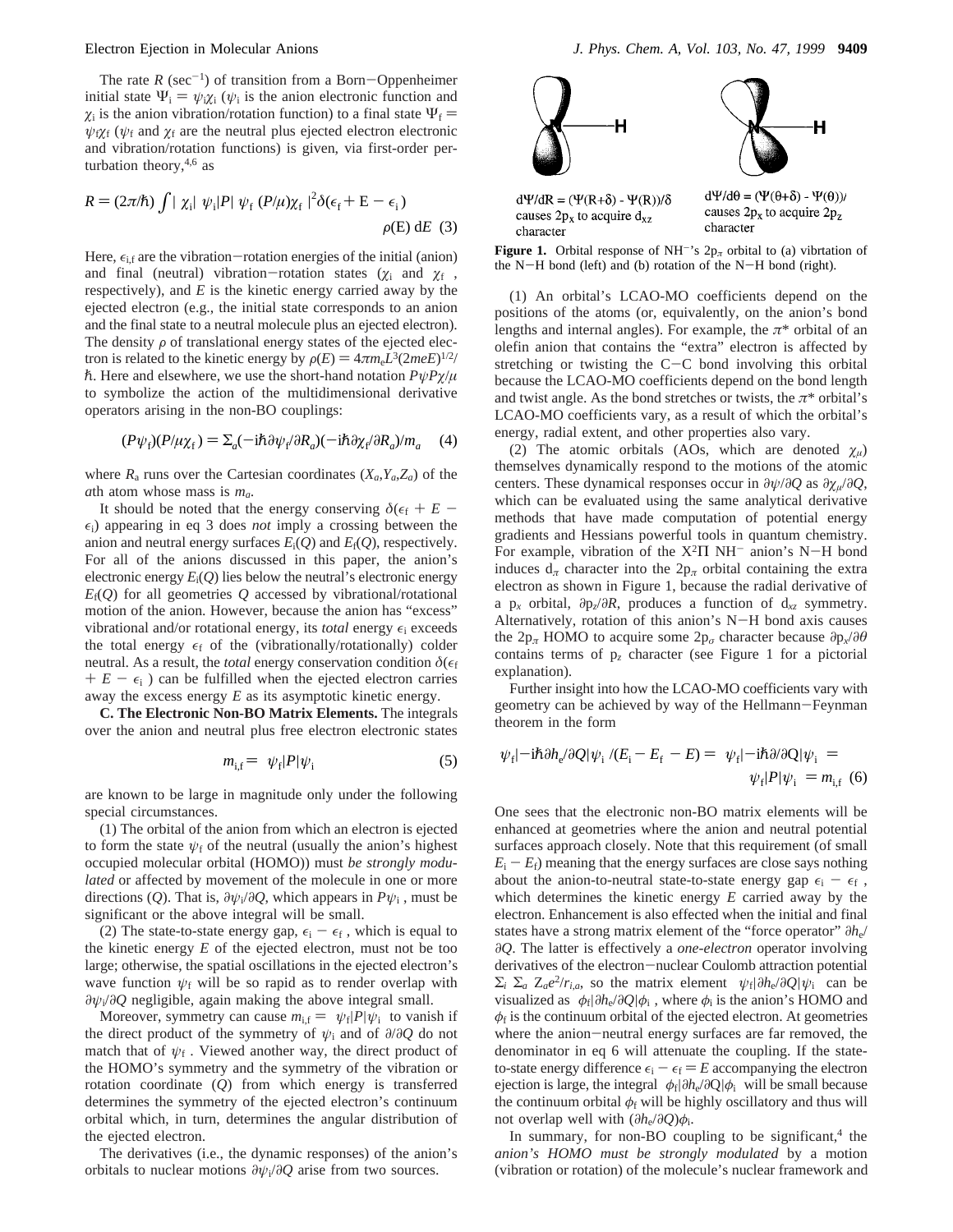

**Figure 2.** Anion (lower) and neutral (upper) potential energy surfaces illustrative of NH- where the surface spacing does not vary strongly along *R*.

*the state-to-state energy gap must not be too large* as to render the HOMO-to-continuum orbital overlap insignificant. For the HOMO to be strongly modulated, it is helpful if *the anion and neutral energy surfaces approach closely* at some accessible geometries.

It should be emphasized that it is necessary but not sufficient for  $E_f(Q) - E_i(Q)$  to be small over an appreciable range of geometries; this only guarantees that the denominator in eq 6 is small. It is also necessary that  $E_f(Q) - E_i(Q)$  decrease at a significant rate as the point of closest approach is reached; this is why we say the surfaces must **approach** closely. If  $E_f(Q)$  - $E_i(Q)$  were small yet unvarying over some range of geometries, then the HOMO's electron binding energy (and thus radial extent) would remain unchanged over this range of geometries. In such a case, movement along *Q* would not *modulate* the HOMO, and thus *∂ψ*i/*∂Q* would vanish. Let us consider a few examples to further illustrate.

**D. A Few Examples.** In Figure 2 are depicted anion and neutral potential curves that are qualitatively illustrative of<sup>1b,4d</sup> the  $X^2\Pi$  NH<sup>-</sup> case mentioned earlier. In this anion, the HOMO is a nonbonding  $2p_\pi$  orbital localized almost entirely on the N atom. As such, its LCAO-MO coefficients are not strongly affected by vibration of the  $N-H$  bond (because it is a nonbonding orbital). Moreover, the anion and neutral surfaces have nearly identical  $R_e$  and  $\omega_e$  values, and similar  $D_e$  values, as a result of which these two surfaces are nearly parallel to one another over a wide range of internuclear distances and are separated by ca.  $0.4$  eV or more than 3000 cm<sup>-1</sup> at their minima. It has been seen experimentally that excitation of  $NH<sup>-</sup>$  to the low rotational states of the  $v = 1$  vibrational level (which lies above  $v = 0$  NH of the neutral and thus has enough energy to eject the electron) results in very slow (e.g., ca.  $10^8$  s<sup>-1</sup>) electron ejection, corresponding to 1 million vibrational periods before detachment occurs. However, excitation to high rotational levels (e.g.,  $J = 40$ ) of  $v = 1$  produces much more rapid electron ejection  $(10^9 - 10^{10} \text{ s}^{-1})$ . These data have been interpreted as saying that vibrational coupling is weak (i.e., *∂ψ*i/*∂R* is small) because of the nonbonding nature of the  $2p_\pi$  MO, while rotational coupling becomes significant (i.e., *∂ψ*i/*∂θ* large) for high *J*.

In Figure 3 are shown anion and neutral potential curves, as functions of the "twist" angle of the  $H_2C-C$  bond in a typical enolate anion<sup>2,4e</sup> such as acetaldehyde enolate  $H_2CCHO^-$ . Angles near  $\theta = 0$  correspond to geometries where the  $p_{\pi}$  orbital



**Figure 3.** Anion (lower) and neutral (upper) potential energy surfaces illustrative of enolate cases where the surface spacing varies strongly along the H<sub>2</sub>C-C torsion angle  $\theta$  and becomes very small near  $\theta$  =  $90^\circ$ .

of the H<sub>2</sub>C moiety is delocalized over the two  $p_\pi$  orbitals of the neighboring C and O atoms, thus forming a delocalized *π* HOMO. At angles near  $\theta = 90^{\circ}$ , the p<sub>*π*</sub> orbital of the H<sub>2</sub>C group is no longer stabilized by delocalization, so the HOMO's energy is much higher. In this case, excitation of, for example,  $v = 7$ in the  $H_2C-C$  torsional mode of the anion might be expected to produce electron ejection because  $v = 7$  of the anion lies above  $v = 0$  of the neutral. However, over the range of  $\theta$  values accessible to both the  $v = 7$  vibrational function of the anion and the  $v = 0$  function of the neutral, the anion-neutral energy surface gap is quite large (i.e.,  $E_f(Q) - E_i(Q)$  is large even though  $\epsilon_i - \epsilon_f$  is small). In contrast, excitation of  $v = 9$  of the anion could produce more rapid electron ejection (to  $v = 2$  of the neutral, but not to  $v = 0$  of the neutral) because for the  $v =$  $9 \rightarrow v = 2$  transition there are angles accessed by both  $v = 9$ anion and  $v = 2$  neutral vibrational functions for which  $E_f(Q)$  $-E_i(Q)$  is small and changing; moreover, the state-to-state gap  $\epsilon_i$  -  $\epsilon_f$  is also small in this case.

## **II. Time Correlation Function Expression for Rates**

**1. Time Domain Expression for Electron Ejection Rates.** We begin with the<sup>6,4g</sup> Wentzel-Fermi "golden rule" expression given in eq 3 for the transition rate between electronic states  $\psi$ <sub>i,f</sub> and corresponding vibration-rotation states  $\chi$ <sub>i,f</sub> appropriate to the non-BO case. We recall that  $\epsilon_{i,f}$  are the vibration-rotation energies of the molecule in the anion and neutral molecule states, *E* denotes the kinetic energy carried away by the ejected electron, and the density of translational energy states of the ejected electron is  $\rho(E)$ . Also recall that we use the short hand notation to symbolize the multidimensional derivative operators that embody the momentum exchange between the vibration/ rotation and electronic degrees of freedom:

$$
(P\psi_f)(P/\mu\chi_f) = \Sigma_a(-i\hbar\partial\psi_f/\partial R_a)(-i\hbar\partial\chi_f/\partial R_a)/m_a \quad (4)
$$

where  $R_a$  is one of the Cartesian coordinates  $(X_a, Y_a, Z_a)$  of the *a*th atom whose mass is *ma*.

In the event that some subset  ${Q_i}$  of internal vibration or rotation coordinates have been identified as inducing the radiationless transition,  $(P\psi_f)(P/\psi_f)$  would represent  $\Sigma_j(-i\hbar\partial\psi_f/$ *∂Q<sub>j</sub>*)(−*ih∂χ*<sub>f</sub>/*∂Q<sub>j</sub>*)/(*µ<sub>j</sub>*), where *µ<sub><i>Ψ*</sub> is the reduced mass associated with the coordinate  $Q_i$ . It is usually straightforward to identify which distortional modes need to be considered by noting which modes most strongly *modulate the anion's HOMO*. So, for the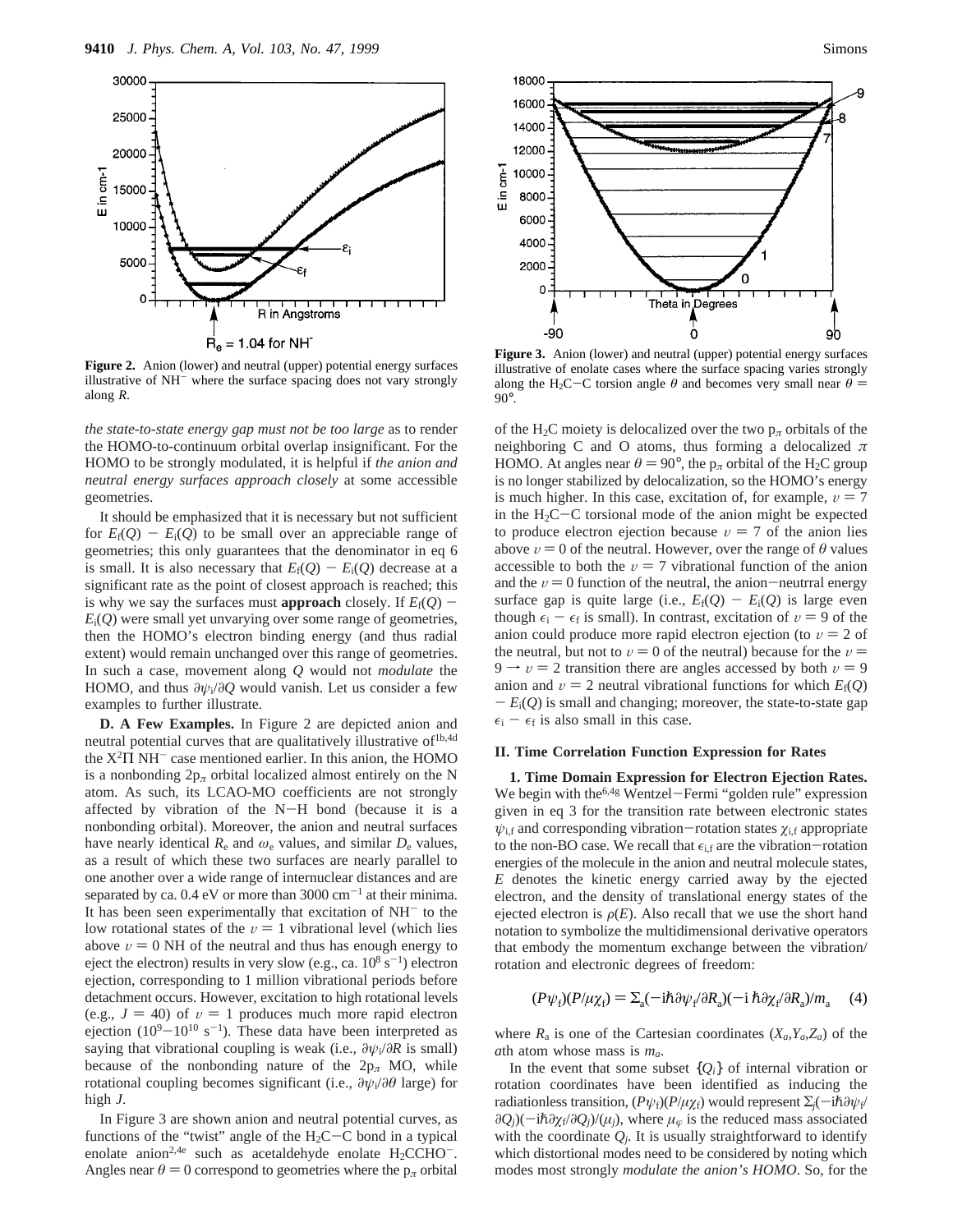remainder of this work, we will assume that such active modes have been identified as a result of which the sum  $\Sigma_i$  $(i\hbar \partial \psi_i)^T$ *<sup>∂</sup>Qj*)(-ip*∂ø*f/*∂Qj*)/(*µj*) will include only these modes. The integration over all of the other vibration/rotation coordinates contained in the matrix element  $\langle \chi_i | \langle \psi_i | P | \psi_f \rangle (P/\mu) \chi_f \rangle$  can then be carried out (assuming the electronic element  $\langle \psi_i | P | \psi_f \rangle$  to not depend significantly on these coordinates) to produce an effective Franck-Condon like factor (FC) for these inactive:

$$
\langle \chi_{i} | \langle \psi_{i} | P | \psi_{f} \rangle (P/\mu) \chi_{f} \rangle =
$$
  
\n
$$
\Pi_{j=\text{inactive}} \int dQ_{j} \langle \chi_{i,j} | \chi_{f,j} \rangle \Pi_{j=\text{active}} \int dQ_{j} \langle \chi_{i,j} | \langle \psi_{i} | P | \psi_{f} \rangle
$$
  
\n
$$
(P/\mu) \chi_{f,j} \rangle = \text{FCT}_{j=\text{active}} \int dQ_{j} \langle \chi_{i,j} | \langle \psi_{i} | P | \psi_{f} \rangle (P/\mu) \chi_{f,j} \rangle
$$
 (7)

Since, by assumption, the anion and neutral molecule do not differ significantly in their geometries (and vibrational frequencies) along the coordinates contributing to the FC factor (otherwise, the anion-neutral energy gap would depend substantially on these modes), the FC factor is probably close to unity in magnitude. Hence, for the remainder of this paper, we will focus only on the active-mode part of this expression and will do so assuming only one such mode is operative (i.e., we treat one active mode at a time).

Recalling the definition of the electronic coupling matrix element  $m_{if} = \langle \psi_f | P | \psi_i \rangle$ , and realizing that *P* is a Hermitian operator, allows the non-BO rate *R* to be rewritten as

$$
R = (2\pi/\hbar) \int \langle (P/\mu)\chi_i | m_{i,f}^* | \chi_f \rangle \langle \chi_f | m_{i,f} (P/\mu) \chi_i \rangle
$$
  

$$
\delta(\epsilon_f + E - \epsilon_i) \rho(E) dE
$$
 (8)

If the Fourier integral representation of the  $\delta$  function is introduced and the sum over all possible final-state vibrationrotation states  $\{\chi_f\}$  is carried out, the *total* rate  $R_T$  can be expressed as

$$
R_{\rm T} = (2\pi/\hbar)\Sigma_{\rm f} \int (1/2\pi\hbar) \int \exp[i t(\epsilon_{\rm f} - \epsilon_{\rm i} + E)/\hbar]
$$
  

$$
\langle (P/\mu)\chi_{\rm i}|m_{\rm i,f}^*|\chi_{\rm f}\rangle\langle\chi_{\rm f}|m_{\rm i,f}(P/\mu)\chi_{\rm i}\rangle \, {\rm d}t \, \rho(E) \, {\rm d}E \, (9)
$$

Using  $(\epsilon_f + E)\langle \chi_f | = \langle \chi_f | (T + V_f + E), (\epsilon_i) | \chi_i \rangle = | (T + V_i) \chi_i \rangle$ , and  $\Sigma_f|\chi_f\rangle\langle\chi_f| = 1$ , gives

$$
R_{\rm T} = (2\pi/\hbar) \int (1/2\pi\hbar) \int \rho(E) \langle m_{\rm i,f}(P/\mu) \rangle
$$
  
\n
$$
\exp(-\mathrm{i}t(T+V_{\rm i})/\hbar) \chi_{\rm i} |\exp(-\mathrm{i}t(T+V_{\rm f})/\hbar) m_{\rm i,f}(P/\mu) \chi_{\rm i} \rangle dt
$$
  
\n
$$
\exp(-\mathrm{i}tE/\hbar) dE \quad (10)
$$

In this form, the rate expression looks much like that given for the photon absorption rate given in many sources, $<sup>7</sup>$  but with</sup>  $m_{\text{i,f}}(P/\mu)$  replacing the molecule-photon electronic transition matrix element  $\mu_{\text{i.f.}}$  That is,  $R_T$  is given as the *Fourier transform of the overlap of two time propagated functions*  $F_i$  *and*  $F_2$ *.* 

(a)  $F_1$  is the initial vibration-rotation state  $\chi_i$  upon which the non-BO perturbation  $m_{i,f}(P/\mu)$  acts after which propagation on the *neutral* molecule's potential surface  $V_f$  is effected via  $\exp(-\mathrm{i}t(T + V_f)/\hbar).$ 

(b)  $F_2$  is the initial function  $\chi_i$  propagated on the anion's surface  $V_i$  via  $exp(-it(T + V_i)/\hbar)$  (producing, of course,  $exp(-it\epsilon_i/\hbar)\chi_i$ ) after which the perturbation  $m_{i,f}(P/\mu)$  is allowed to act. The time correlation function  $\langle F_2|F_1\rangle$  is then Fourier transformed at energy  $E = \epsilon_i - \epsilon_f$  and multiplied by the density of states  $\rho(E)$  appropriate to the electron ejected with kinetic energy *E*.

**2. Electron Ejection is Not Closely Analogous to Photon Emission.** It is tempting to conclude that the process of electron



Figure 4. (a) Ground (lowest) and excited (upper) potential energy surfaces arising in the photon emission case. (b) Anion (lower) and neutral (upper) potential energy surfaces for the electron ejection case.

ejection induced by non-BO coupling can be viewed as very similar to photon emission. However, such is not at all the case, as we now illustrate (also consult Figure 4). The rate of photon emission from an excited state with energy  $\epsilon_i$  to a final state with energy  $\epsilon_f$  is expressed in many sources<sup>6,7</sup> as

$$
R = (2\pi/\hbar)|\langle\psi_i\chi_i|V|\psi_j\chi_i\rangle|^2 \delta(\epsilon_f - \epsilon_i + \hbar\omega)
$$
 (11)

Introducing the electronic dipole transition matrix element  $\mu_{\text{if}}$  $= \langle \psi_f | V | \psi_i \rangle$  and using identities analogous to those employed above to move from the state-to-state to the time domain, this rate expression can be reduced to

$$
R_{\rm T} = (2\pi/\hbar)(1/2\pi\hbar) \int \exp[-\mathrm{i}t\omega]\langle\mu_{\rm i,f}\exp(-\mathrm{i}t h_{\rm i}/\hbar)\chi_{\rm i}|\exp(-\mathrm{i}t h_{\rm f}/\hbar)\mu_{\rm i,f}|\chi_{\rm i}\rangle \, \mathrm{d}t \tag{12}
$$

which is the photon-emission analogue of eq 10.

If one makes the (classical) assumption that the nuclear motion kinetic energy operator  $T$  commutes with  $V_{i,f}$  and with  $m_{i,f}$  in the non-BO case and with  $\mu_{i,f}$  in the photon case, the time integrations can be carried out and the following expressions are obtained from eqs 10 and 12:

$$
R_{\rm T} = (2\pi/\hbar) \int \rho(E) \langle m_{\rm i,f}(P/\mu) \chi_{\rm i} | \delta(V_{\rm f} + E - V_{\rm i}) m_{\rm i,f}
$$
  

$$
(P/\mu) \chi_{\rm i} \rangle dE \quad (10a)
$$
  

$$
R_{\rm T} = (2\pi/\hbar) \langle \mu_{\rm i,f} \chi_{\rm i} | \delta(V_{\rm f} + \hbar \omega - V_{\rm i}) | \mu_{\rm i,f} \chi_{\rm i} \rangle \qquad (12a)
$$

For anions that are electronically bound, the anion's electronic energy  $V_i(Q)$  lies *below* the neurtral molecule's electronic energy  $V_f(Q)$  as depicted in Figures 2–4. As a result,  $V_f(Q) - V_i(Q)$  is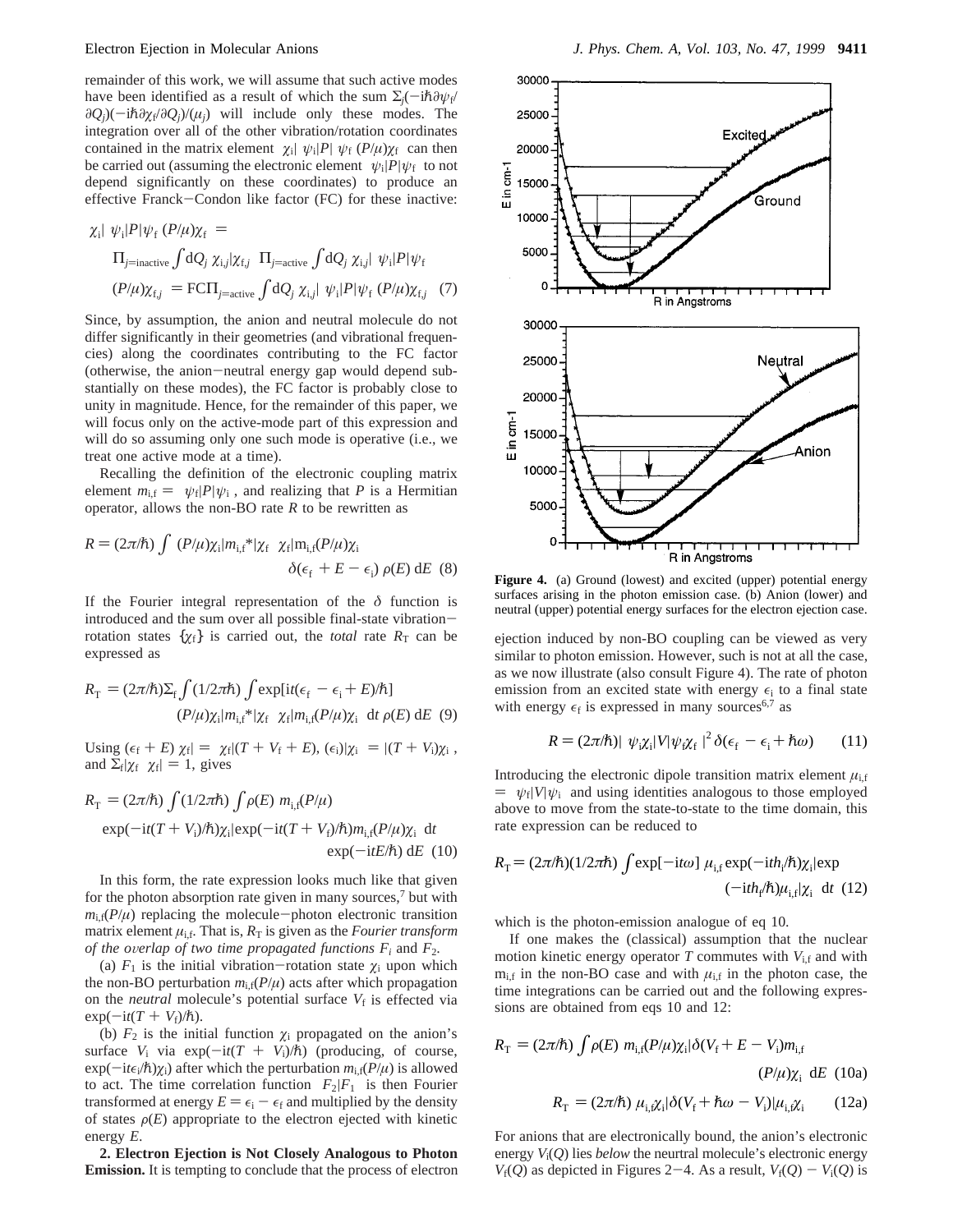positive at all geoemtries, and because *E* is also a positive quantity, there are no values of *Q* for which the argument of the  $\delta$  function in eq 10a vanishes. In contrast, in the photon emission case, the final (ground) state surface  $V_f(Q)$  lies below the initial (excited) state surface  $V_i(Q)$ , so  $V_f - V_i$  is a negative quantity. Therefore, values of (the positive)  $\hbar \omega$  can be found for which the argument of the  $\delta$  function in eq 12a vanishes.

The fact that the simplest (purely classical) picture of the electron ejection and photon emission events produce entirely different results (the former predicts a vanishing rate, the latter does not) indicates that these two processes are not analogous. The essential difference lies in how the total electronic energy changes in the two events.

(a) In photon emission, a positive energy photon is ejected, and the system moves from a state of higher electronic energy to a state of lower electronic energy. The vibration/rotation energy is altered only in a secondary way (i.e., because the forces experienced on the nuclei changes once the electronic state changes).

(b) In the electron ejection case, a positive energy electron is ejected, but the system moves from a state of *lower* electronic energy (the anion) to a state of *higher* electronic energy (the neutral). The vibration/rotation energy plays an *essential* role because its depletion provides the energy (and momentum) that allows the electronic energy to *increase*.

**3. When is the Time-Domain Expression Useful?** The rate expressions given in eqs 3 and 10 are formally identical. However, the practical implementation of eq 10 will be favorable when one is treating polyatomic molecules and, especially, if one can identify specific geometries  $(Q^*)$  near which the electronic non-BO matrix elements  $m_{i,f}$  are most strongly focused. Examples of two such situations are shown in Figure 5. In these cases, the initial ( $t = 0$ ) wave function  $m_{i,f}(P/\mu)\chi_i$ ) to be propagated on the final (neutral) energy surface will be localized to those regions  $(Q^*)$  where  $m_{i,f}$  is localized. The other time-evolved function entering into the correlation function of eq 10 is  $m_{i,f}(P/\mu)$  exp( $-i t(T + V_i)/\hbar$ ) $\chi_i$ , which is equal to  $exp(-it(\epsilon_f/\hbar)m_{i,f}(P/\mu)\chi_i)$ ; this function is also spatially localized because  $m_{i,f}$  is. As a result of this localization, the time correlation function

$$
C(t) = \exp(it\epsilon_f/\hbar)\langle m_{i,f}(P/\mu)\chi_i|\exp(-it(T+V_f)/\hbar)m_{i,f}(P/\mu)\chi_i\rangle
$$
\n(13)

will rapidly (i.e., on a time scale of the molecular vibrations that are most important in promoting the non-BO coupling) decay to zero. *C*(*t*) will display nonzero values again at later times as the time evolving function  $exp(-it(T + V_f)/\hbar) m_{i,f}(P/\hbar)$  $\mu$ ) $\chi$ <sub>i</sub> returns to near where it started at  $t = 0$ . However, especially in polyatomic anions, these recurrences will contribute little amplitude to *C*(*t*) because of rapid dephasing along each of the  $3N - 6$  vibrational modes.

Because of the rapid decay of  $C(t)$  and because of the availability of efficient tools<sup>8,9</sup> for handling short-time quantum wave function propagation even in mulitdimensional systems, the time-dependent prescription given in eq 10 will be favored over the state-to-state time-independent eq 3 when treating polyatomic anions. However, both eqs 3 and 10 are based on a perturbative treatment of the non-BO coupling and, thus, are expected to be restricted to cases where the perturbation is weak as reflected in the fact that the rate of electron ejection is orders of magnitude slower than rates of vibrations or rotations. For the examples discussed earlier (e.g., NH<sup>-</sup>, enolates, etc.), it was indeed the case that electron ejection rates were much slower



**Figure 5.** Two illustrations of how the electronic non-BO matrix element  $m_{if}$  tends to be largest at geometries where the anion and neutral surfaces approach closely.

than even rotations, so the golden rule perturbative approach could be used.

However, there are species for which the electron is so weakly bound (and thus the separation in time scales between rotation/ vibration motion and electronic motions is not large) that a perturbative approach likely will not work. We now turn our attention to a framework that allows such extreme cases to be more adequately addressed.

### **III. Tunneling View of Electron Ejection**

When considering anions with very weakly bound (e.g.,  $1-100$  cm<sup>-1</sup>) electrons, it may be more appropriate to reverse the conventional assumption of fast moving electrons and slow moving nuclei as postulated in the BO approximation. In particular, in such systems, it is useful to introduce potential energy surfaces that describe the interaction of an electron (at a fixed location  $r$ ,  $\theta$ ,  $\phi$ ) with a neutral molecule whose geometry is averaged over its vibrational motion. Let us proceed to explore this role-reversed point of view.

The following Hamiltonian is used<sup>5</sup> to describe the neutral molecule (whose vibrational and orientational coordinates are collectively denoted **Q**) and the "extra" electron (whose spatial coordinates are  $r, \theta, \phi$ ) and the interaction potential *V* between the electron and the neutral:

$$
H = h(\mathbf{Q}) + L^2(\theta, \phi)r^{-2}/2m_e + V(\mathbf{r}, \mathbf{Q}) - \hbar r^{-2}/2m_e \{\partial/\partial r(r^2 \partial/\partial r)\} \tag{14}
$$

The electronic  $(n)$ , vibrational  $(v)$ , and rotational<sup>10</sup>  $(J, M)$ eigenstates  $\{\psi_{n,v,J,M}\}$  of the neutral are solutions of the Schrö-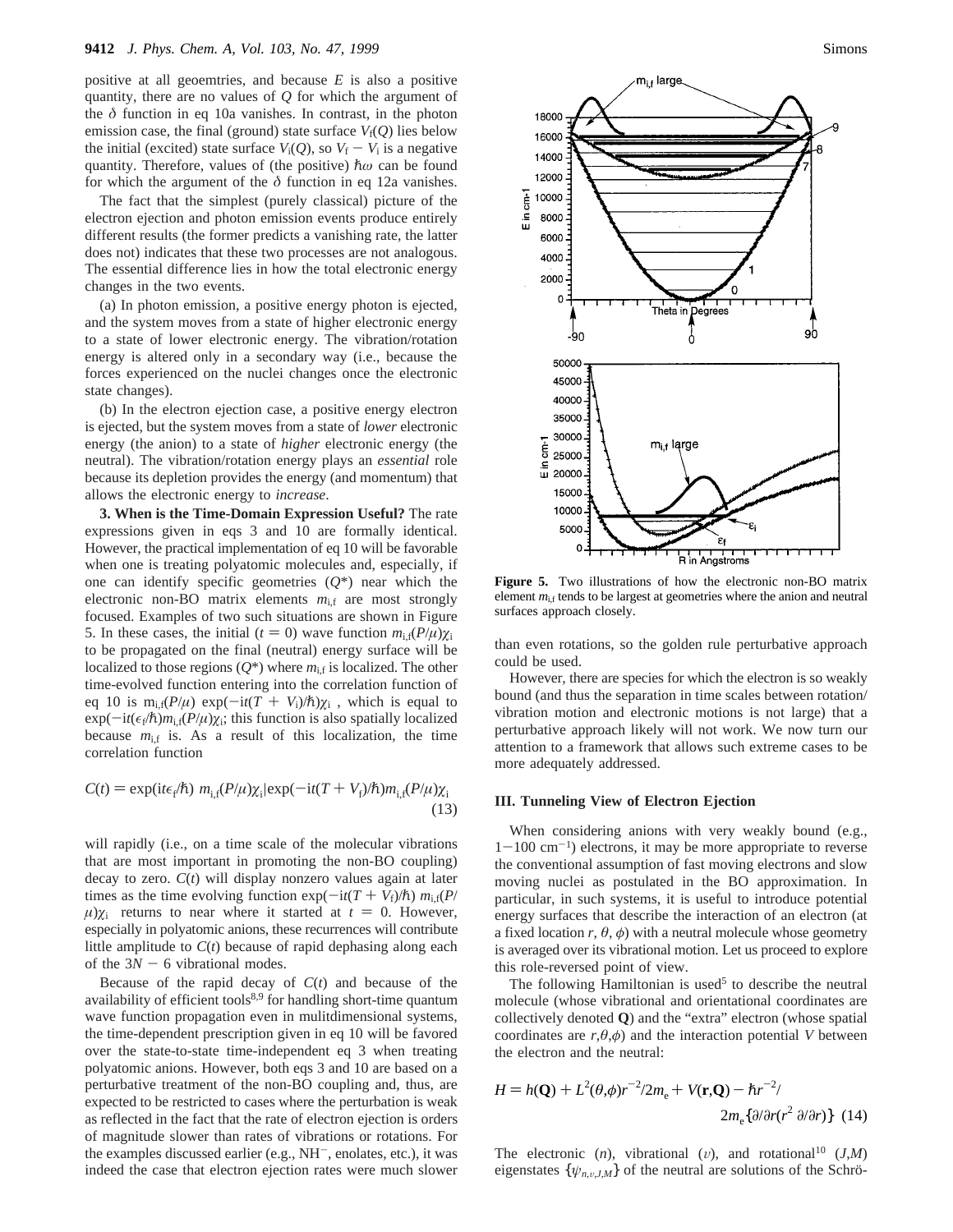

Figure 6. Anion and neutral energy curves (top) representative of the alkali halide species together with a depiction of the anion HOMO of such LiX species (bottom left) and of the anion HOMO of an enolate (bottom right).

dinger equation for which  $h(Q)$  is the Hamiltonian

$$
h(\mathbf{Q})\psi_{n,v,J,M} = E_{n,v,J,M}\psi_{n,v,J,M}
$$
\n(15)

and the  $E_{n,v,J,M}$  are the electronic/vibrational/rotational energy levels of the neutral molecule.

To generate a series of "diabatic" energy surfaces that describe the potential energy of interaction of the extra electron with the neutral molecule *averaged* over the internal (electronic, vibrational, and rotational) motions of the neutral, we evaluate the diagonal elements of the Hamiltonian that contains all terms in eq 14 except the radial motion of the extra electron  $H' =$  $h(\mathbf{Q}) + L^2(\theta, \phi)/2m_e r^2 + V(\mathbf{r}, \mathbf{Q})$  within a basis { $\Psi_{a, l, m, n, v, J, M}$  =  $Y_{lm}(\theta_a, \phi_a)\psi_{n,v,J,M}(\mathbf{Q})\}$  consisting of products of neutral molecule functions  $\psi_{n,v,J,M}(\mathbf{Q})$  and angular functions  $Y_{l,m}$  for the extra electron (relative to each atomic center a in the molecule).

In this product basis, the *diagonal elements* of the Hamiltonian *H*′ are labeled by the quantum numbers of the neutral molecule  $(n, v, J, M)$  as well as by the atomic center (a) and electronic angular momentum quantum numbers *l* and *m* and are given by

$$
H_{n,v,J,M,a,l,m} = E_{n,v,J,M} + \hbar^2 l(l+1)/2m_e r_a^2 +
$$
  

$$
\int |Y_{l,m}(\theta_a, \phi_a)|^2 |\psi_{n,v,J,M}(\mathbf{Q})|^2 V(r_a, \theta_a, \phi_a, \mathbf{Q}) d\mathbf{Q} \sin \theta_a d\theta_a d\phi_a
$$
  
(16)

For notational simplicity in describing how these diagonal elements and the off diagonal elements discussed below couple to generate diabatic energy surfaces, we use a single index  $(v)$ to represent the neutral molecule quantum numbers  $(n, v, J, J)$ *M*). Each neutral molecule level with product wave function  $\Psi_{v,a,l,m}$  is coupled through  $V(Q,r)$  to other levels  $\Psi_{v,a',l',m'}$  as reflected in the off-diagonal elements of this same Hamiltonian:

$$
H_{v,a,l,m,v',a',l',m'} = \int \Psi_{v,a,l,m}^* \Psi_{V',a',l',m'} \, d\mathbf{Q} \sin \theta \, d\theta \, d\phi \tag{17}
$$

Both the diagonal and off-diagonal matrix elements remain

functions of *r*, the radial distance of the extra electron from the neutral molecule.

The nature and strength of the coupling elements  $H_{v,l,m,v',a',l',m'}$ is governed by how *V* depends on (a) the angular location of the extra electron  $\theta_a \phi_a$  relative to the atomic centers *a*, (b) the distance of the extra electron  $r_a$  from these centers, and (c) the variation of *V* along the  $3N - 6$  internal vibrational modes of the neutral. The latter dependence is often represented in terms of a series expansion of *V* about some reference geometry (**Q0**) (usually some equilibrium geometry):

$$
V(\mathbf{Q}, \mathbf{r}) = V(\mathbf{Q}^0, \mathbf{r}) + \Sigma_{k=1,3N-6} (\partial V/\partial Q_k)(\mathbf{r}) (Q_k - Q_k^0) +
$$
  
 
$$
\Sigma_{k,m} (\partial^2 V/\partial Q_k \partial Q_m)(\mathbf{r}) (Q_k - Q_k^0)(Q_m - Q_m^0) + ...
$$
 (18)

The characteristics of *V* described above in (a) and (b) allow *V* to couple basis states belonging to the *same* neutral molecule level (*n*, V, *<sup>J</sup>*, *<sup>M</sup>*) but having different atomic centers *<sup>a</sup>* and different angular dependence *l*,*m* to produce what we will call *diabatic* states (for reasons made clear later). Let us consider an example to illustrate such couplings. In Figure 6 are shown the conventional Born-Oppenheimer energy surfaces for a typical alkali halide (LiX) and its anion in which the extra electron is bound to the positive end of the polar LiX molecule in an orbital consisting primarily of s and  $p_{\sigma}$  atomic orbitals on the Li center. This bound orbital results from the coupling of *l*  $= 0$ ,  $m = 0$  and  $l = 1$ ,  $m = 0$  basis orbitals located primarily on the Li atom. Also shown in Figure 6 is the anion orbital of a typical enolate. This orbital results from coupling  $l = 1$  orbitals (having  $m = 0$  with the *z*-axis directed perpendicular to the molecular plane) on the left C, middle C, and O centers. In terms of the diabatic states discussed above, these orbitals are solutions  $F(r)$  to a radial Schrödinger equation

$$
-\hbar/2m_{\rm e}r^2\{\partial/\partial r(r^2\partial/\partial r)F\} + E_{\rm diabatic}(r)F = \epsilon F \qquad (19)
$$

where  $E_{\text{diabatic}}(r)$  is the attractive diabatic potential obtained by coupling basis states having indentical *<sup>n</sup>*, V, *<sup>J</sup>*, *<sup>M</sup>* quantum numbers but different *a*, *l*, *m* values, and  $\epsilon$  is the orbital energy of the HOMO orbital(s) shown in Figure 6.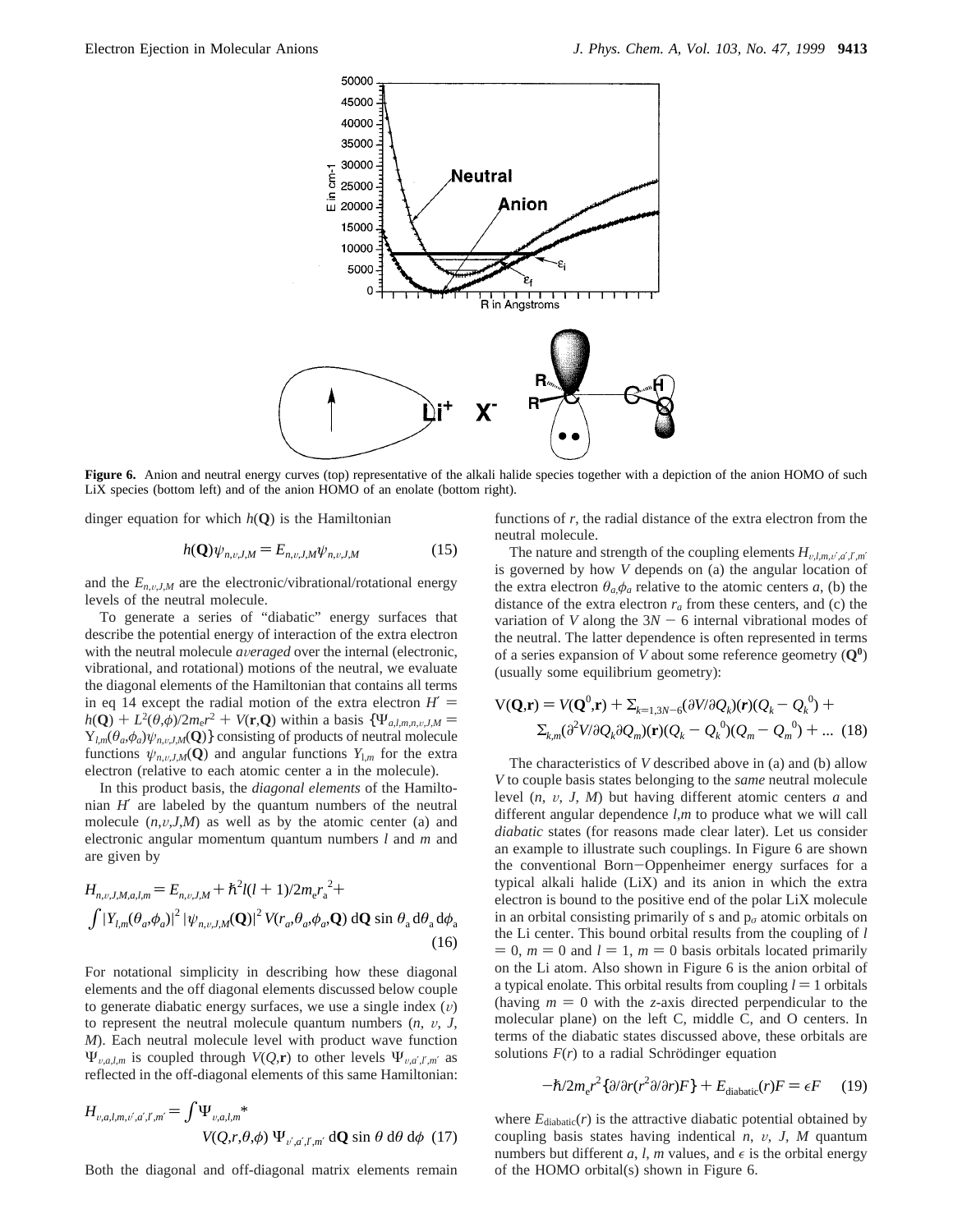

**Figure 7.** Family of one attractive and many repulsive curves generated for each *<sup>n</sup>*,V,*J*,*<sup>M</sup>* neutral molecule level by coupling various *<sup>a</sup>*,*l*,*<sup>m</sup>* values. Couplings that arise in alkali halide (bottom left) and enolate (bottom right) cases.

Because it is rare for a neutral molecule to support more than one bound anion state (i.e., to have more than one bound virtual orbital), the effects discussed in (a) and (b) most commonly will couple basis states having common  $n$ ,  $v$ ,  $J$ ,  $M$  quantum numbers to produce only one attractive diabatic potential plus a family of repulsive potentials. Each of the repulsive surfaces can be labeled by an *l* quantum number because, at large electron-molecule distances, these surfaces vary with *<sup>r</sup>* as *<sup>l</sup>*(*<sup>l</sup>*  $+ 1) \hbar^2 / 2 m_e r^2$ . This situation is illustrated in Figure 7 where the single attractive and many repulsive surfaces are shown for one  $n$ , $v$ ,*J*,*M* level.

The above discussion covered how *V*(**Q**,**r**) couples basis states with different  $a, l, m$  but with identical  $n, v, J, M$  (i.e., all states derived from a given state of the neutral molecule). However, *<sup>V</sup>* also couples states having different *<sup>n</sup>*, V, *<sup>J</sup>*, and *<sup>M</sup>* quantum numbers; in fact, it is only through such interactions that transitions among various internal states of the neutral occur and, hence, energy flows to the extra electron. It is by way of these interactions that the diabatic curves discussed in the preceding two paragraphs evolve into adiabatic curves that we detail further below.

The strength of the coupling to various internal states depends on the magnitudes of the derivatives appearing in eq 18. For example, in the LiX systems, radial vibrational motion modulates the anion's HOMO most strongly, so *∂V*/*∂R* is the dominant term in the expansion of eq 18. In the enolate cases, twisting motion  $(\theta)$  of the R<sub>2</sub>C group is the primary source of HOMO modulation, so *∂V*/*∂θ* is largest. If a dominant motion can be identified as in these two examples, then one can approximate the effect of *V* in terms of a single contribution ( $\partial V/\partial Q$ ) ( $Q$  - $Q<sup>0</sup>$ ) to first order. Such terms can be expected to give rise to couplings between internal states of the neutral which differ (by unity, within the harmonic approximation) in their quantum numbers that label that motion (*Q*) which dominates *∂V*/*∂Q*. Again considering the LiX and enolate cases, states with



different bond stretching (LiX) or torsional (enolate) vibrational quantum numbers should experience the most important couplings.

In Figure 8, are shown the *families of diabatic curves* (one attractive and numerous repulsive for each  $\nu$  level of the neutral) appropriate for the LiX case where radial vibrational motion dominates. The attractive diabatic curve that connects, at large  $r$ , to the  $v$ th level of LiX undergoes crossings with various repulsive diabatic curves connecting to  $v - 1$ ,  $v - 2$ , and  $v -$ 3 of LiX. Because (*∂V*/*∂R*) (*<sup>R</sup>* - *<sup>R</sup>*0) is linear in the bond length displacement, within a harmonic treatment, (a) those crossings of diabatic curves whose  $v$  quantum numbers differ by one will be coupled and (b) those crossings whose  $\nu$  quantum numbes differ by 2 or more will not be coupled. As a result, the attractive curve of the vth level will interact (to undergo an *avoided crossing*) at the left-most dot in Figure 8 to acquire  $v - 1$ character (simultaneously causing the electronic function to acquire more  $l = 1$  character). At larger *r*, near the second dot, this evolving *adiabatic curve* will acquire  $\nu - 2$  character (and the electron will gain  $l = 2$  nature) and so forth until, at the last dot, the  $v - 3$  character is gained (as the electron gains even higher *l* dependence). It is through this sequence of avoided crossings that (a) the *diabatic curves generate an adiabatic curve* through which the extra electron must tunnel radially, (b) the vibrational energy decreases from  $v$ , to  $v - 1$ ,  $v - 2$ , and  $v - 3$  while the electron gains energy (and angular momentum) as it detaches.

To determine the rate of electron ejection from the anion (diabatic) level having quantum numbers  $n, v, J$ , and  $M$  (represented by the single quantum number  $\nu$  in Figure 8), one must solve for the rate at which tunneling occurs on the corresponding adiabatic curve by solving the Schrödinger equation

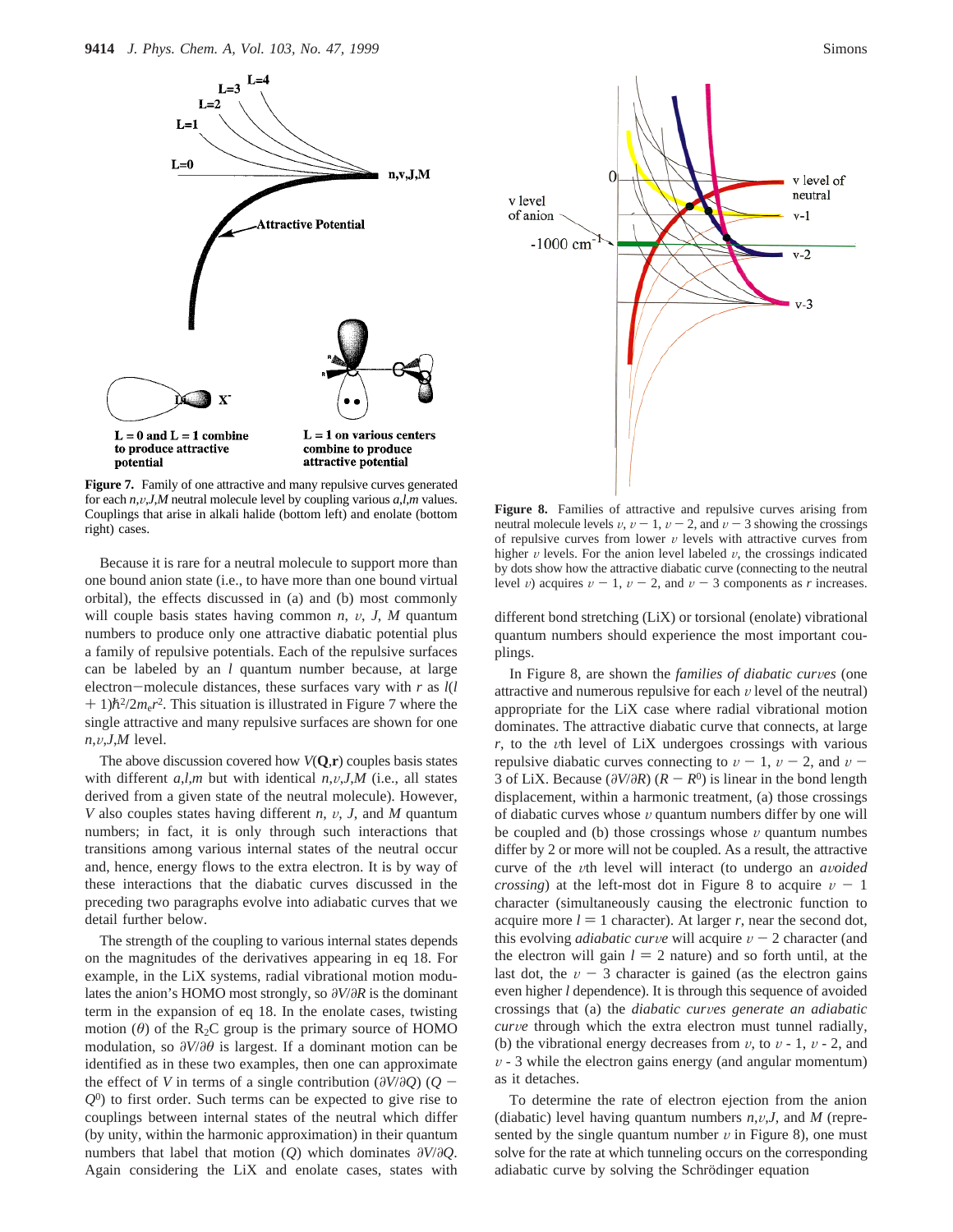$$
-\hbar/2m_{\rm e}r^2\{\partial/\partial r(r^2\partial/\partial r)\}F(r) + V(r)F(r) = \epsilon^-{}_iF(r) \qquad (20)
$$

where  $V(r)$  is the adiabatic curve (shown as the evolving red/ yellow/blue/fucia curve in Figure 8). The energy  $\epsilon_{\nu}$  is found by solving the bound-state radial Schrödinger equation in which  $V(r)$  is the corresponding attractive diabatic potential (shown in red in Figure 8).

*In practice*, the (red) *diabatic surface* can be found, using conventional quantum chemistry tools, as follows.

(1) One obtains the anion's (bound) HOMO  $\psi(r,\theta,\phi)$  and its orbital energy  $\epsilon^-$  as well as the neutral molecule's occupied molecular orbitals  $\{\psi_i\}$ using conventional BO quantum chemistry. These orbitals are expressed as expansions (e.g., for the HOMO,  $\psi(r,\theta,\phi) = \sum_{a,l,m,j} C_{a,l,m,j} Y_{l,m}(\theta_a,\phi_a) R_{a,j}(r_a)$  in terms of angular and radial basis functions centered on the various atoms (*a*). Of course, the LCAO-MO coefficients and the orbital energies depend on the geometry (**Q**) at which this calculation is performed.

(2) One can next define an electron-molecule interaction potential  $V(Q,r)$  in terms of the Coulomb minus exchange potential generated by the neutral's occupied orbitals  $\{\psi_i\}$  plus the Coulomb attraction potential of the underlying neutral's nuclei:

$$
V(\mathbf{Q}, \mathbf{r}) = \sum_{a} \{-Z_{a}e^{2}/|\mathbf{r} - \mathbf{R}_{z}| \} +
$$
  
 
$$
\sum_{j} \int \psi_{j}(\mathbf{r}')^{*}e^{2}/|\mathbf{r} - \mathbf{r}'|(1 - P_{\mathbf{r}, \mathbf{r}'})\psi_{j}(\mathbf{r}') \, \mathrm{d}\mathbf{r}' \tag{21}
$$

(3) The diabatic surface *V*(*r*) appropriate to the neutral molecule in a *specified* internal state  $(n, v, J, M)$  is obtained from  $V(Q,r)$  by (a) averaging over the **Q** coordinates using the square of the neutral's vibration/rotation wave function  $\psi_{n,\nu,J,M}(\mathbf{Q})$  as the weighting factor, (b) averaging over the extra electron's angular coordinates  $\theta$ , $\phi$  using  $|\psi(r,\theta,\phi)|^2$  as the weighting, and (c) adding in the electronic angular kinetic energy (i.e., the centrifugal potential) for the extra electron occupying *ψ*:

$$
V(r) = \int |\psi(r,\theta,\phi)|^2 |\psi_{n,v,J,M}(\mathbf{Q})|^2 V(\mathbf{Q},r,\theta,\phi)
$$
  
d $\mathbf{Q}$  sin  $\theta$  d $\theta$  d $\phi$  + 1/(2m<sub>e</sub>r<sup>2</sup>)  $\int \psi^* L^2 \psi$  sin  $\theta$  d $\theta$  d $\phi$  (22)

Because the HOMO  $\psi(r,\theta,\phi)$  has been obtained by mixing basis functions on all centers and with various *l*,*m* values, it explicitly contains all of the couplings among basis states with fixed *n*,  $v, J$ , and *M* but with various  $a, l$ , and *m* quantum numbers. It is this  $V(r)$  function that the red curve in Figure 8 represents; it is the potential that the extra electron experiences as the nuclei in the molecule undego their motions if there were no couplings between the internal (i.e., electronic, vibrational, rotational) energy of the molecule and of the extra electron.

The *adiabatic curve* derived from each such diabatic curve can be approximated by finding where the (red) diabatic curve (computed as detailed above) belonging to a given internal level (e.g., the level denoted  $v$  in Figure 8) intersects the first repulsive diabatic curve connecting to the nearest lying lower level (e.g., that denoted  $v - 1$  in Figure 8). This first repulsive curve can be approximated in terms of the asymptotic energy of the underlying  $(v - 1)$  in Figure 8) neutral level plus the extra electron's centrifugal potential corresponding to  $l = 1, E_{\nu-1}$  +  $1(1 + 1)\hbar/2m_e r_a^2$ , and where it crosses the (red) diabatic curve<br>can easily be determined I ikewise, the location of the second can easily be determined. Likewise, the location of the second crossing (the second dot in Figure 8) can be estimated by finding where  $E_{\nu-1} + 1(1 + 1)\hbar/2m_{\text{e}}r_a^2$  and  $E_{\nu-2} + 2(2 + 1)\hbar/2m_{\text{e}}r_a^2$ <br>intersect. In this manner, it is possible to "piece together" a intersect. In this manner, it is possible to "piece together" a description of the red/yellow/blue/fucia adiabatic curve by

following the red diabatic curve until the first dot, moving to the yellow curve until the second dot, then on to the blue curve until the third dot, and, finally, on to the fucia curve  $(E_{\nu-3} +$  $3(3 + 1) \hbar/2m_e r_a^2$ ) from then on.<br>The rate of electron ejection is

The rate of electron ejection is then obtained by computing the radial tunneling rate on the red/yellow/blue/fucia curve at an energy  $\epsilon^-_v$  obtained by solving the Schrödinger equation (eq. 20) for the radial motion of the extra electron on the red diabatic curve. It is through this process that one can evaluate<sup>5</sup> electron ejection rates in terms of tunneling. As stated earlier, this framework is especially useful when the extra electron is so weakly attached that it makes sense to reverse the conventional separtion of electronic and nuclear motion time scales.

### **IV. Summary**

The rate of ejection of electrons from anions induced by non-BO couplings can be expressed rigorously and quantum mechanically as a Fourier transform of an overlap function between two functions

$$
R_{\rm T} = (2\pi/\hbar) \int (1/2\pi\hbar) \int \rho(E) \langle m_{\rm i,f}(P/\mu) \exp(-\mathrm{i}t(T+V_{\rm i})/\hbar) \chi_{\rm i}| \exp(-\mathrm{i}t(T+V_{\rm f})/\hbar) m_{\rm i,f}(P/\mu) \chi_{\rm i} \rangle \, \mathrm{d}t \exp(-\mathrm{i}t E/\hbar) \, \mathrm{d}E
$$
\n(10)

one of which is the anion vibration-rotation function  $\gamma_i$  acted on by the non-BO perturbation  $m_{i,f}(P/\mu)$  and then propagated on the *neutral* molecule surface, the other being the initial  $\chi_i$ propagated on the anion surface and then acted on by  $m_{\text{i,f}}(P/\mu)$ . In computer applications involving polyatomic anions, it is especially efficient to compute  $R<sub>T</sub>$  in this manner using shorttime quantum wave function propagation techniques.

For an anion having a very weakly bound extra electron, it can prove more fruitful to evaluate the rate of non-BO induced electron detachment in terms of the radial tunneling of this electron through an adiabatic potential. This approach arises when one reverses the conventional BO assumption of fast electrons and slow nuclei and introduces families of diabatic radial potentials (for each electronic, vibrational, rotational level of the daughter neutral molecule) that are coupled by the electron-molecule interaction potential to generate adiabatic radial potentials through which the electron tunnels.

**Acknowledgment.** This work has been supported by NSF Grant CHE-9618904 and by proceeds of the Henry Eyring Endowed Chair.

#### **References and Notes**

(1) (a) Lykke, K. R.; Neumark, D. M.; Ansersen, T.; Trapa, V. J.; Lineberger, W. C. *J. Chem. Phys.* **1987**, *87*, 6842. (b) Neumark, D. M.; Lykke, K. R.; Andersen, T.; Lineberger, W. C. *J. Chem. Phys.* **1985**, *83*, 4364. (c) Andersen, T.; Lykke, K. R.; Neumark, D. M., Lineberger, W. C. *J. Chem. Phys.* **1987***, 86*, 1858.

(2) (a) Marks, J.; Wentzel, D. M.; Comita, P. B.; Brauman, J. I. *J. Chem. Phys.* **1986**, *86*, 5284. (b) Meyer, F. K.; Jasinski, J. M.; Rosenfeld, R. N.; Brauman, J. I. *J. Am. Chem. Soc.* **1982**, *104*, 663. (c) Rosenfeld, R. N.; Jasinski, J. M.; Brauman, J. I. *J. Chem. Phys.* **1979**, *71*, 1030. Mead, R. D.; Lykke, K. R.; Lineberger, W. C.; Marks, J.; Brauman, J. I. *J. Chem. Phys.* **1984**, *81*, 4883. (d) Jackson, R. L, Zimmerman, A. H.; Brauman, J. I. *J. Chem. Phys.* **1979**, *71*, 2088. (e) Zimmerman, A. H.; Reed, K. J.; Brauman, J. I. *J. Am. Chem. Soc.* **1977**, *99*, 7203. (f) Zimmerman, A. H.; Brauman, J. I. *J. Chem. Phys.* **1977**, *66*, 5823.

(3) Wight, C. A.; Beauchamp, J. L. *J. Am. Chem. Soc. 103*, 6501 1981. (4) (a) Acharya, P. K.; Kendall, R.; Simons, J. *SASP* **1984**, 84. (b) Acharya, P. K.; Kendall, R.; Rick, A.; Simons, J. *J. Am. Chem. Soc.* **1984**, *106*, 3402. (c) Acharya, P. K.; Kendall, R., Simons, J. *J. Chem. Phys.* **1985**, *83*, 3888. (d) Chalasinski, G.; Kendall, R. A.; Taylor, H., Simons, J. *J.*